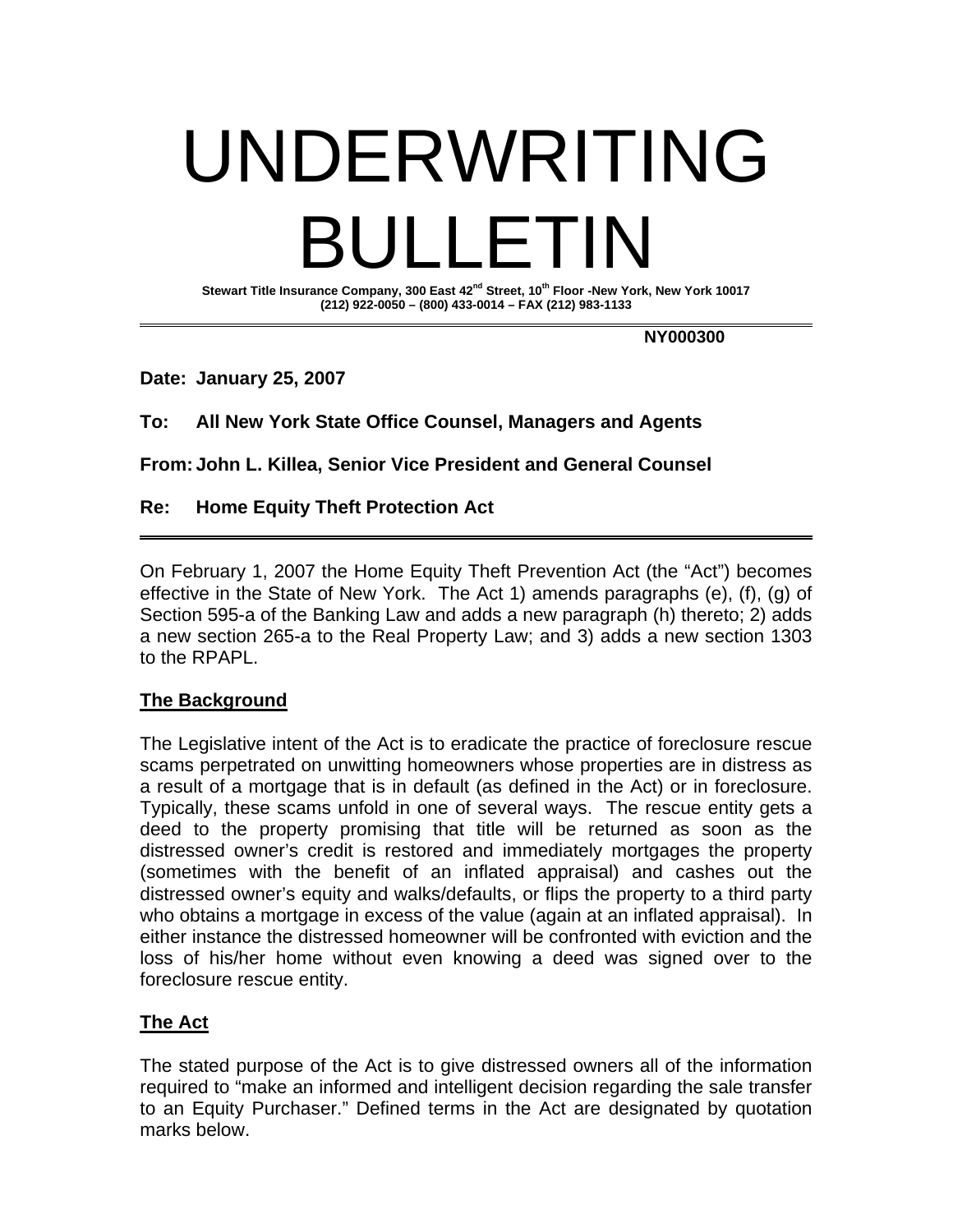The Act applies when an "Equity Seller" (defined as a natural person who is a record title owner of a residential property comprised of 1-4 Family dwelling units one of which is occupied by him or her as a primary residence) enters into an agreement (a "Covered Contract") with an "Equity Purchaser" (who does not have to be a natural person) or a "Representative" to "Sell" the Residence in a transaction in which consideration is received by the Equity Seller or title is transferred for no consideration when the "Residence" is in "Foreclosure" or when the Residence is in "Foreclosure" or the Equity Seller is in "Default" and the Covered Contract includes a "Reconveyance Agreement."

A "Residence" is in "Foreclosure" when there is an active Lis Pendens filed against the subject property or the subject property is on an active property tax lien list. An equity Seller is in "Default" when an two or more months behind on mortgage payments.

An "Equity Purchaser" does not include a person who acquires title:

as a primary residence; at any sale authorized by statue; by order or judgment of a Court; from a spouse, or from a parent , grandparent, child, grandchild or sibling of such person or such person's spouse; as a not for profit or public housing agency; or as a bona fide purchaser or encumbrancer for value.

A "Bona Fide Purchaser" or "Encumbrancer for Value" is defined as:

"…anyone acting in good faith who purchases the residential real property from the "Equity Purchaser" for valuable consideration or provides the Equity Purchaser with a mortgage or provides a subsequent BFP with a mortgage, provided that he or she had no notice of the "Equity Seller's" continuing right to, or equity in, the property prior to the acquisition of title or encumbrance, or any violation of this Section by the Equity Purchaser as related to the subject property."

The Act mandates that Covered Contracts contain the entire agreement and set forth specific stringent notice requirements. The Equity Seller is also given the right to rescind the contract within five (5) business days. In addition, it prohibits the Equity Purchaser from making certain representation to the Equity Seller.

The meat of the Act is contained in Section 8(a) which provides that:

# "**Any transaction…which is in material violation is voidable and the transaction may be rescinded by the Equity Seller within two years of the date of the recording of the conveyance of the residential real property in foreclosure or , where applicable, default."**

Section 8c) provides that the section shall not affect the interest of a BFP but goes on to say that "This subdivision shall not be deemed to abrogate any duty of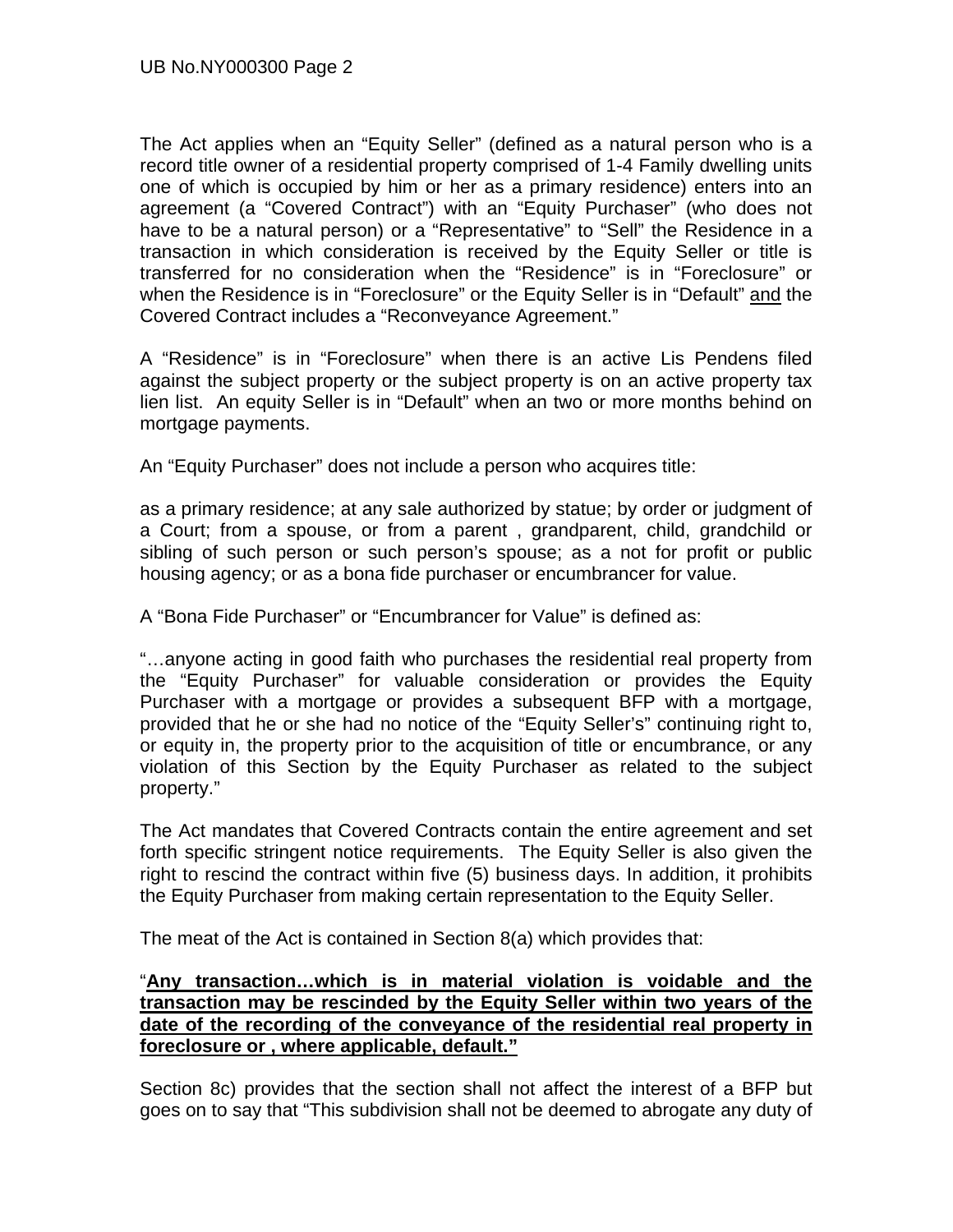inquiry which exists as to rights or interests of persons in possession of the residential real property in foreclosure, or where applicable, default.

The Act also includes civil and criminal penalties for its violation.

Finally, the Act adds Section 1303 to the RPAPL regarding required Notices in foreclosure actions with which the plaintiff must comply by attaching a Notice entitled "Help for Homeowners in Foreclosure" to the Summons and Complaint

on a different colored paper and in **twenty point bold type**.

# **The Title Issues and Stewart's Position**

As a result of the Act, Stewart policy issuing offices must place increased underwriting scrutiny on covered or related transactions.

Let's start with the easiest one first. For all titles arising out of foreclosure actions that commence on or after the effective date, the following exception must be raised:

**Compliance with Section 1303 of the RPAPL requiring the foreclosing lender to provide proof that a Notice to the mortgagor entitled "Help for Homeowners in Foreclosure" was delivered with the Summons and Complaint as statutorily required.** 

In order to remove this exception, you must obtain a copy of the Notice that should be in the foreclosure file at the respective Clerk's Office. It probably would not be a bad idea for prospective affidavits of service to contain a clause indicating that the required notice was served in addition to the Summons and Complaint.

Now for the harder ones…

What do we do when we are being asked to insure a) a fee policy into an Equity Purchaser; b) a mortgage policy running in favor of the Equity Purchaser's Lender; c) a fee policy in favor of a third party purchaser from an Equity Purchaser; and d) a Loan policy in favor of that Third Party's Lender?

# **AS A PRELIMINARY MATTER YOUR SEARCHES WILL HAVE TO RUN LPs BOTH OPEN AND DISCHARGED FOR THE PREVIOUS TWO YEARS.**

# **A. Fee Policy to Equity Purchaser**

Unless proof in the form of an affidavit and indemnity in the form attached hereto is provided that the purchaser is not an Equity Purchaser as provided under Section 2(e) subdivisions (i)-(vi) of the Act, the transaction cannot be insured without prior written Underwriter approval.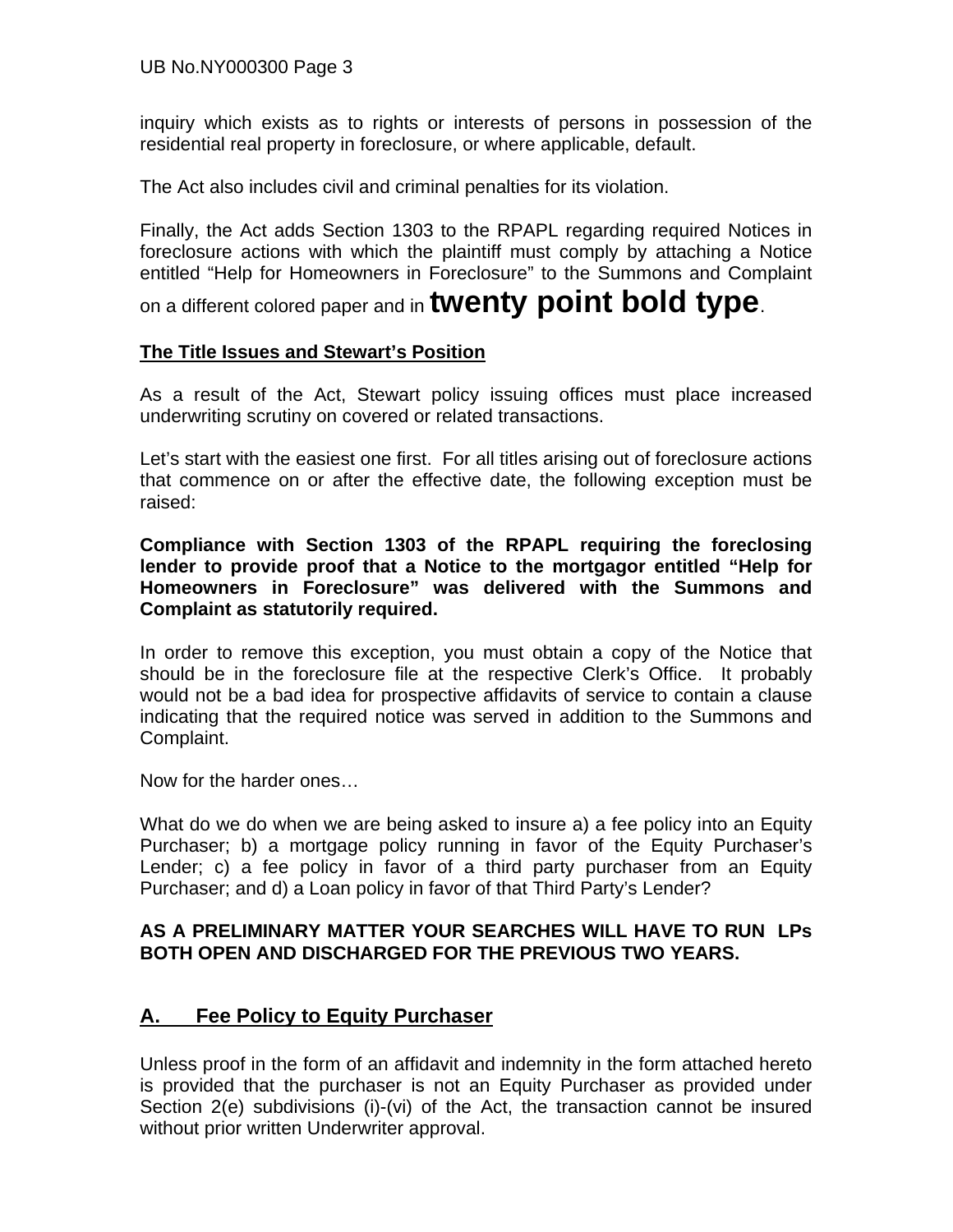Accordingly, in **all** cases where the property is residential, with an unexpired Notice of Pendency\*, and the transaction involves a sale from an Equity Seller (or one who could claim to be) to a possible Equity Purchaser or his/her/its Representative (a straw person), the following exception must appear in your report:

**Company will require an affidavit and indemnity in the form attached that the purchaser is not an Equity Purchaser as provided in Real Property Law 265-a Section 2(e) subdivisions (i)-(vi).** 

# **\*OR ONE DISCHARGED IN PREVIOUS TWO YEARS IN B, C , AND D BELOW**

In order to buttress the affidavit, the contract of sale must be produced and examined. If there is an option for the equity seller to repurchase, approval must be obtained from underwriting counsel.

# **Accordingly, the following exception must also appear in your report:**

# **Company must be provided with a copy of the contract of sale prior to closing verifying the transaction is either not subject to or is in compliance with the Home Equity Theft Prevention Act RPL Section 265-a.**

In addition, you must alert closers to CAREFULLY review all payoff letters for signs that a potential Equity Seller's mortgage is in default. If it so appears the above exception should be raised and the appropriate affidavit and indemnity should be obtained. We should also add a clause in the Common Exception affidavit that the Seller must sign that their loan is not in foreclosure or default.

# **B. Mortgage Policy to Equity Purchaser's Lender**

In light of the above in all such title reports, the following exception must appear in your report:

**Company will require an affidavit and indemnity in the form attached that the mortgagor is not an Equity Purchaser as provided in Real Property Law 265-a Section 2(e) subdivisions (i)-(vi).** 

# **C. Fee Policy to Third Party from Equity Purchaser**

If your transaction involves a property whose chain shows that within the two prior years was residential, with an unexpired Notice of Pendency, and a transaction involved a sale from an Equity Seller (or one who could claim to be) to a possible Equity Purchaser or its Representative (a straw person), the following exception must appear in your report:

**Company will require an affidavit and indemnity in the form attached that the (name the Equity Purchaser in the chain) is not an Equity Purchaser as provided in Real Property Law 265-a Section 2(e) subdivisions (i)-(vi).**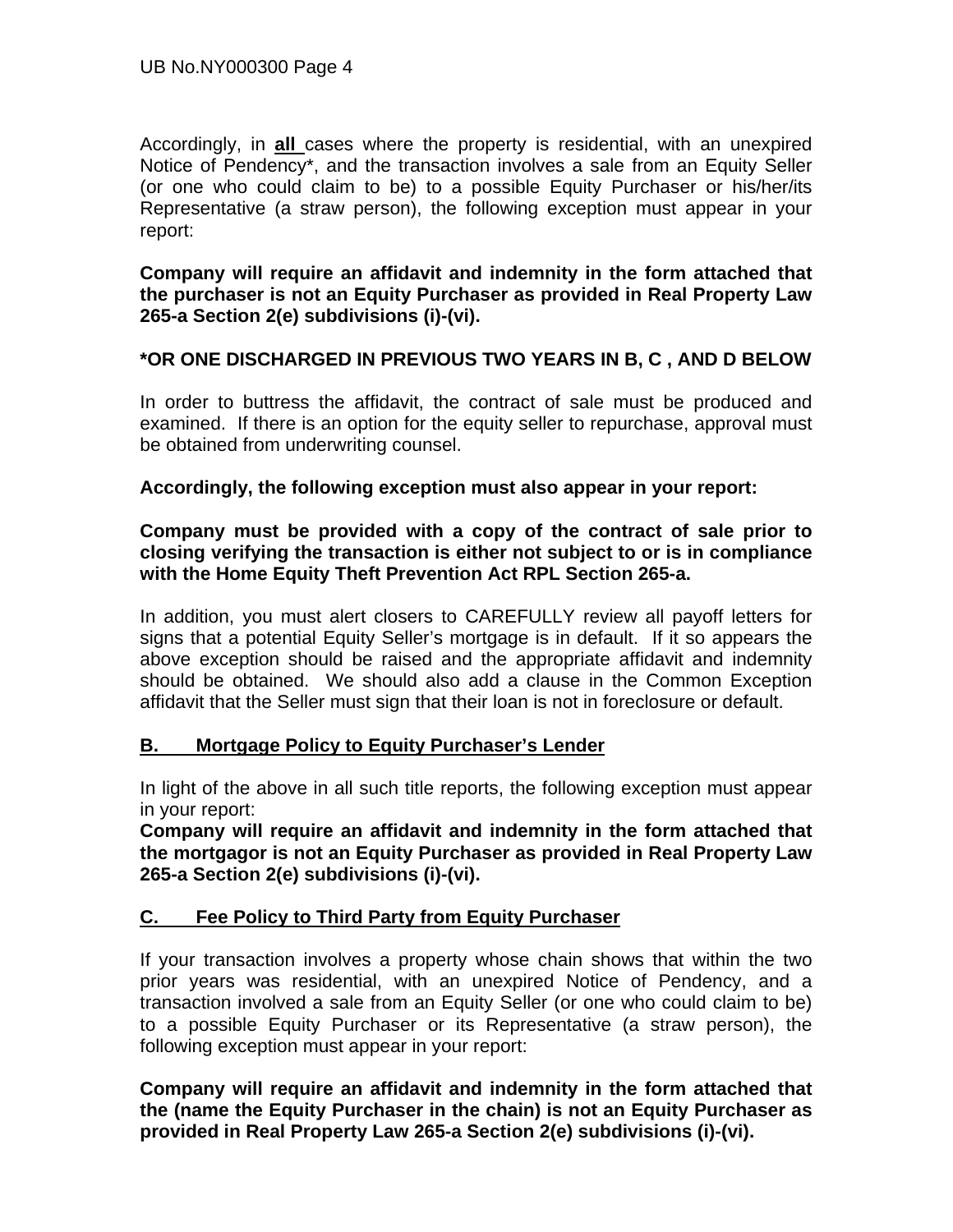**Any affidavit should also aver that the property is vacant i.e. Equity Seller is no longer in possession.** 

## **D. Mortgage Policy to Third Party's Lender**

Again as set forth above, if your transaction involves a property whose **chain** shows that within the two prior years the property was residential, with an unexpired Notice of Pendency, and a transaction involved a sale from an Equity Seller (or one who could claim to be) to a possible Equity Purchaser or its Representative (a straw person), the following exception must appear in your report:

**Company will require an affidavit and indemnity in the form attached that (name the Equity Purchaser in the chain) is not an Equity Purchaser as provided in Real Property Law 265-a Section 2(e) subdivisions (i)-(vi).** 

**All of this begs the ultimate question "Well what if we get a deal where the Equity Purchaser is claiming compliance with the Act, or a third party can get us proof or claims that there was prior compliance with the Act, can we insure it?"** 

## **THE ANSWER IS PROBABLY NOT AND CERTAINLY NOT WITHOUT OBTAINING PRIOR WRITTEN APPROVAL FROM UNDERWRITING COUNSEL FOR PROOF OF STRICT ADHERENCE TO THE ACT.**

**In light of the serious penalties imposed, the two year right of rescission, and certain ambiguities in the Act, we believe the above procedure is the best course to chart in the short term. As the legislation and the transactions and probable litigation that flow from it see the light of day in the months and years to come we will review our position accordingly.** 

**If you have any questions please feel free to contact Agency Legal Services at 212-922-0050.** 

THIS BULLETIN IS A CONFIDENTIAL COMMUNICATION BETWEEN STEWART AND THE ADDRESSEE. STEWART DOES NOT AUTHORIZE THE DISCLOSURE OF THIS COMMUNICATION TO ANY THIRD PARTIES WITHOUT ITS PRIOR WRITTEN CONSENT.

| References:                 |      |
|-----------------------------|------|
| <b>Bulletins Replaced:</b>  | None |
| <b>Related Bulletins:</b>   | None |
| <b>Underwriting Manual:</b> | None |
| <b>Exceptions Manual:</b>   | None |
| Forms:                      | One  |
| Attachments:                | One  |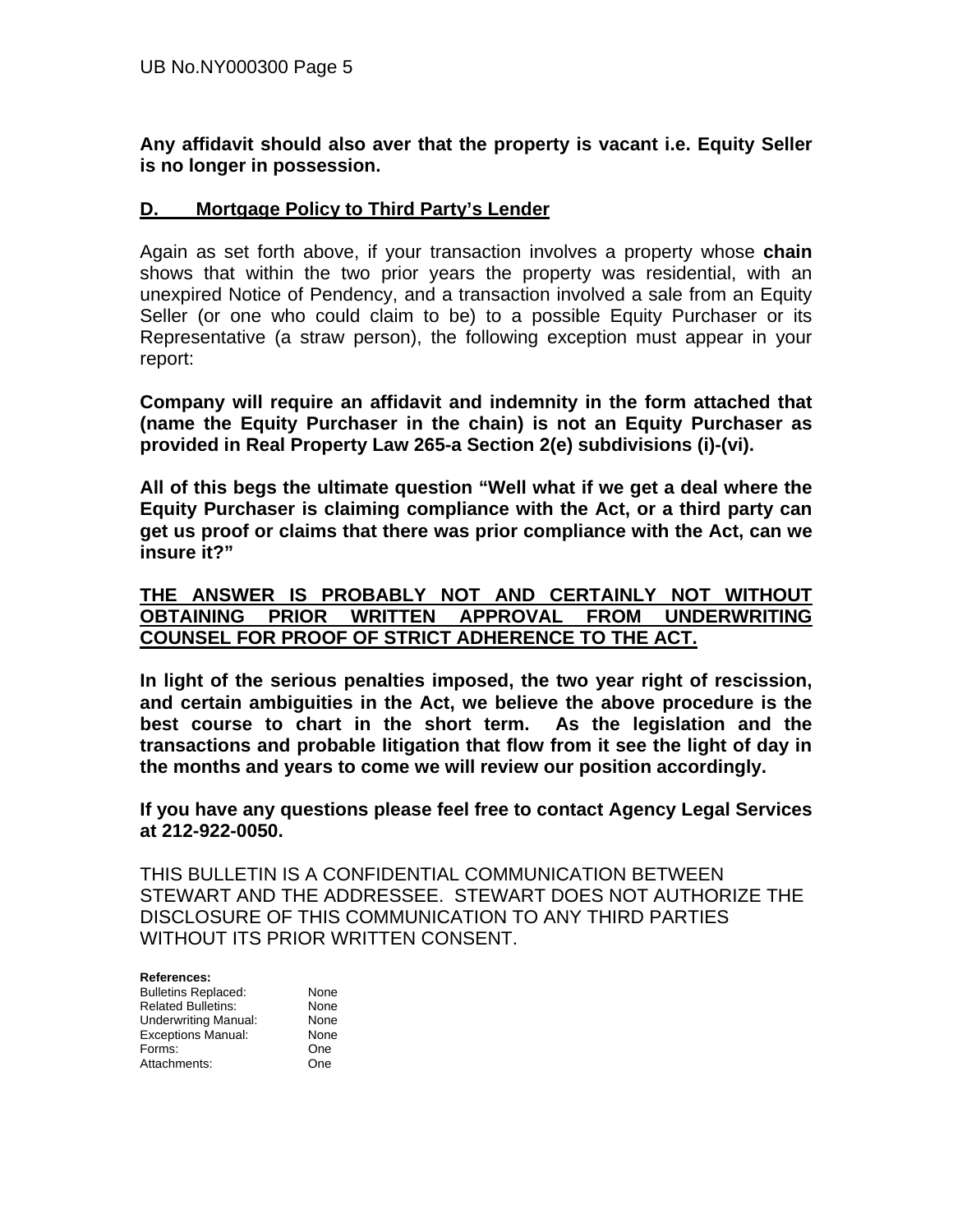

# **Purchaser's/Mortgagor's Affidavit**

Home Equity Theft Prevention Act

| Title Number: |     |
|---------------|-----|
| Date:         |     |
| State of      |     |
| County of     | SS: |

The undersigned, does hereby swear, depose and state as follows:

 I am not by virtue of this or any previous transaction an "Equity Purchaser" as such term is defined in the Home Equity Theft Prevention Act RPL 265-a for the reasons set below: (Please check as many as are applicable):

I will use the Premises set forth above as my primary residence.

- I am \_\_\_\_\_ spouse, \_\_\_\_parent, \_\_\_\_grandparent, \_\_\_\_child, \_\_\_\_grandchild or \_\_\_\_sibling of the Equity Seller or \_\_\_\_such person's spouse.
- I am the referee in a foreclosure sale conducted pursuant to Article 13 of the Peal Property Actions and Proceedings Law.
- The purchaser is a not-for-profit housing organization or a public housing agency.
- The purchase is by order or judgment of a Court.
- The purchase is authorized by statute.

 I make this Affidavit in order to induce and Stewart Title Insurance Company (hereinafter together referred to the "Companies") knowing they are relying upon the statements made herein, and are fully entitled to rely upon, the veracity of the statements herein contained as a basis for the issuance of the title policy under the Title Number referenced above and that they would not do so without this affidavit. I hereby agree to protect, defend, indemnify and hold the Companies forever harmless from any loss, liens, claims and costs (including, but not limited to courts costs, legal fees and expenses) which the Companies may incur as a result of the Companies' reliance upon this Affidavit.

Given under my hand and seal this day of  $\sim$ , 20 .

Sworn to before me this \_\_\_\_\_\_\_ day of \_ and the set of  $\sim$  .

Notary Public

 $\overline{a}$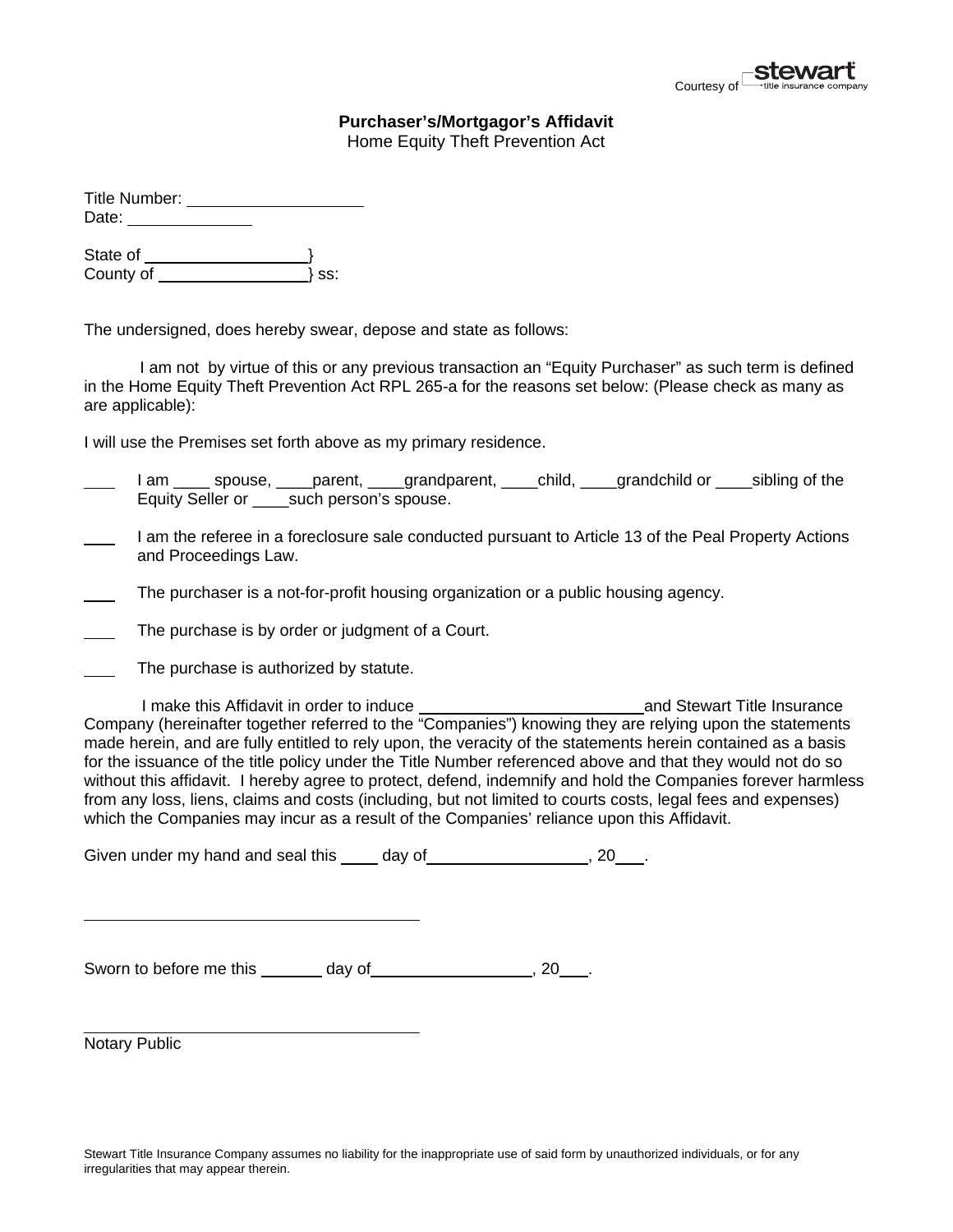Westlaw.

2006 Sess. Law News of N.Y. Ch. 308 (S. 4744-A) (McKINNEY'S)

#### McKINNEY'S 2006 SESSION LAW NEWS OF NEW YORK 229th Legislature

#### Copr. © 2006 Thomson/West

#### Additions are indicated by Text; deletions by **Text.** Changes in tables are made but not highlighted.

#### **CHAPTER 308** S. 4744-A

BANKS AND BANKING--REAL PROPERTY--HOME EQUITY THEFT PREVENTION ACT

#### Approved July 26, 2006, effective as provided in section 5

AN ACT to amend the banking law, the real property law and the real property actions and proceedings law, in relation to enacting the home equity theft prevention act

> The People of the State of New York, represented in Senate and Assembly, do enact as follows:

§ 1. Short title. This act shall be known and may be cited as the "home equity theft prevention act".

§ 2. Paragraphs (e), (f) and (g) of subdivision 1 of section 595-a of the banking law, paragraphs (e) and (f) as added by chapter 571 of the laws of 1986, paragraph (g) as added by chapter 445 of the laws of 1990, are amended and a new paragraph (h) is added to read as follows:

#### $<<$  NY BANK § 595-a >>

(e) The improper refusal to issue a satisfaction of mortgage; and

(f) Engaging in any transaction, practice, or course of business which operates a fraud upon any person in connection with the purchase or sale of any mortgage loan-;

 $(g)$  Violation of section six-j of this chapter-; and

(h) Making a mortgage loan, or indirectly or directly providing for the making of a mortgage loan, to an equity purchaser, as defined in section two hundred sixty-five-a of the real property law, if the mortgage banker, mortgage broker or exempt organization had knowledge that the equity purchaser was not complying with the provisions of section two hundred sixty-five-a of the real property law with respect to such transaction.

§ 3. The real property law is amended by adding a new section 265-a to read as follows:

#### $<<$  NY REAL PROP § 265-a >>

© 2006 Thomson/West. No Claim to Orig. U.S. Govt. Works.

http://web2.westlaw.com/print/printstream.aspx?rs=WLW6.08&prft=HTMLE&fn= top&s... 8/23/2006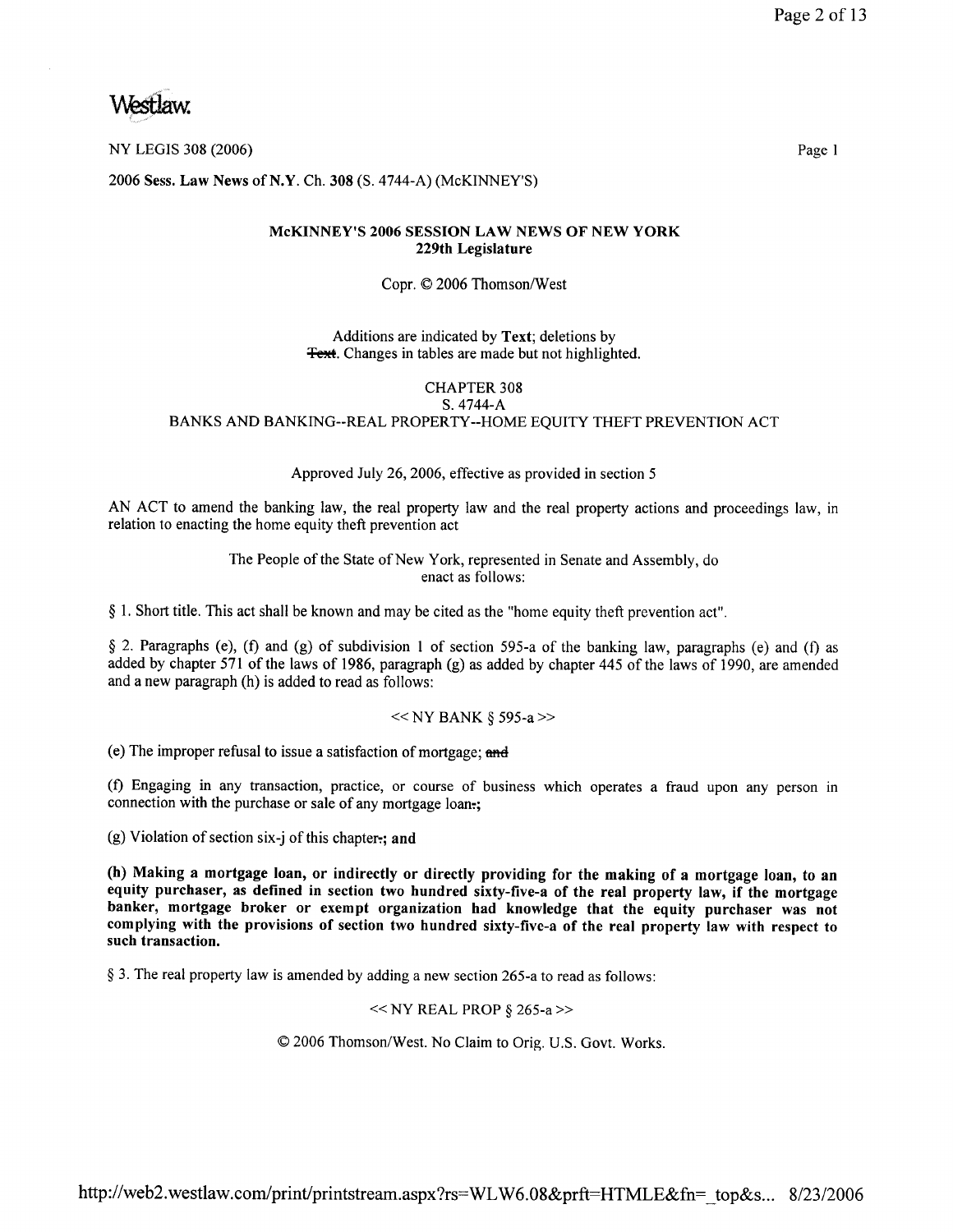2006 Sess. Law News of N.Y. Ch. 308 (S. 4744-A) (McKINNEY'S)

#### § 265-a. Home equity theft prevention

1. (a) The legislature finds and declares that homeowners who are in default on their mortgages or in foreclosure may be vulnerable to fraud, deception, and unfair dealing by home equity purchasers. The recent rapid escalation of home values throughout urban and rural areas has resulted in a significant increase in home equity, which constitutes the greatest financial asset held by many homeowners of this state. During the time period between the default on the mortgage and the scheduled foreclosure sale date, homeowners in financial distress, especially poor, elderly, and financially unsophisticated homeowners, are vulnerable to aggressive "equity purchasers" who induce homeowners to sell their homes for a small fraction of their fair market values, or in some cases even sign away their homes, through the use of schemes which often involve oral and written misrepresentations, deceit, intimidation, and other unreasonable commercial practices.

(b) The legislature declares that it is the express policy of the state to preserve and guard the precious asset of home equity, and the social as well as the economic value of homeownership.

(c) The legislature further finds that equity purchasers may have a significant impact upon the economy and well-being of this state and its local communities, and therefore the provisions of this section are necessary to promote the public welfare.

(d) The intent and purposes of this section are to provide a homeowner with information necessary to make an informed and intelligent decision regarding the sale or transfer of his or her home to an equity purchaser; to require that the sales agreement be expressed in writing; to safeguard equity sellers against deceit and financial hardship; to ensure, foster and encourage fair dealing in the sale and purchase of homes in foreclosure or default; to prohibit representations that tend to mislead; to prohibit or restrict unfair contract terms; to provide a cooling off period for equity sellers who enter into covered contracts; to afford equity sellers a reasonable and meaningful opportunity to rescind sales to equity purchasers; and to preserve and protect home equity for the homeowners of this state.

2. The following definitions shall apply to this section:

(a) "Bona fide purchaser or encumbrancer for value" means anyone acting in good faith who purchases the residential real property from the equity purchaser for valuable consideration or provides the equity purchaser with a mortgage or provides a subsequent bona fide purchaser with a mortgage, provided that he or she had no notice of the equity seller's continuing right to, or equity in, the property prior to the acquisition of title or encumbrance, or of any violation of this section by the equity purchaser as related to the subject property.

(b) "Business day" means any calendar day except Sunday or the public holidays as set forth in section twenty-four of the general construction law.

(c) "Covered contract" means any contract, agreement, or arrangement, or any term thereof, between an equity purchaser and equity seller which:

(i) is incident to the sale of a residence in foreclosure; or

(ii) is incident to the sale of a residence in foreclosure or default where such contract, agreement or arrangement includes a reconveyance arrangement.

For purposes of this section, any reference to the "sale" of a residence by an equity seller to an equity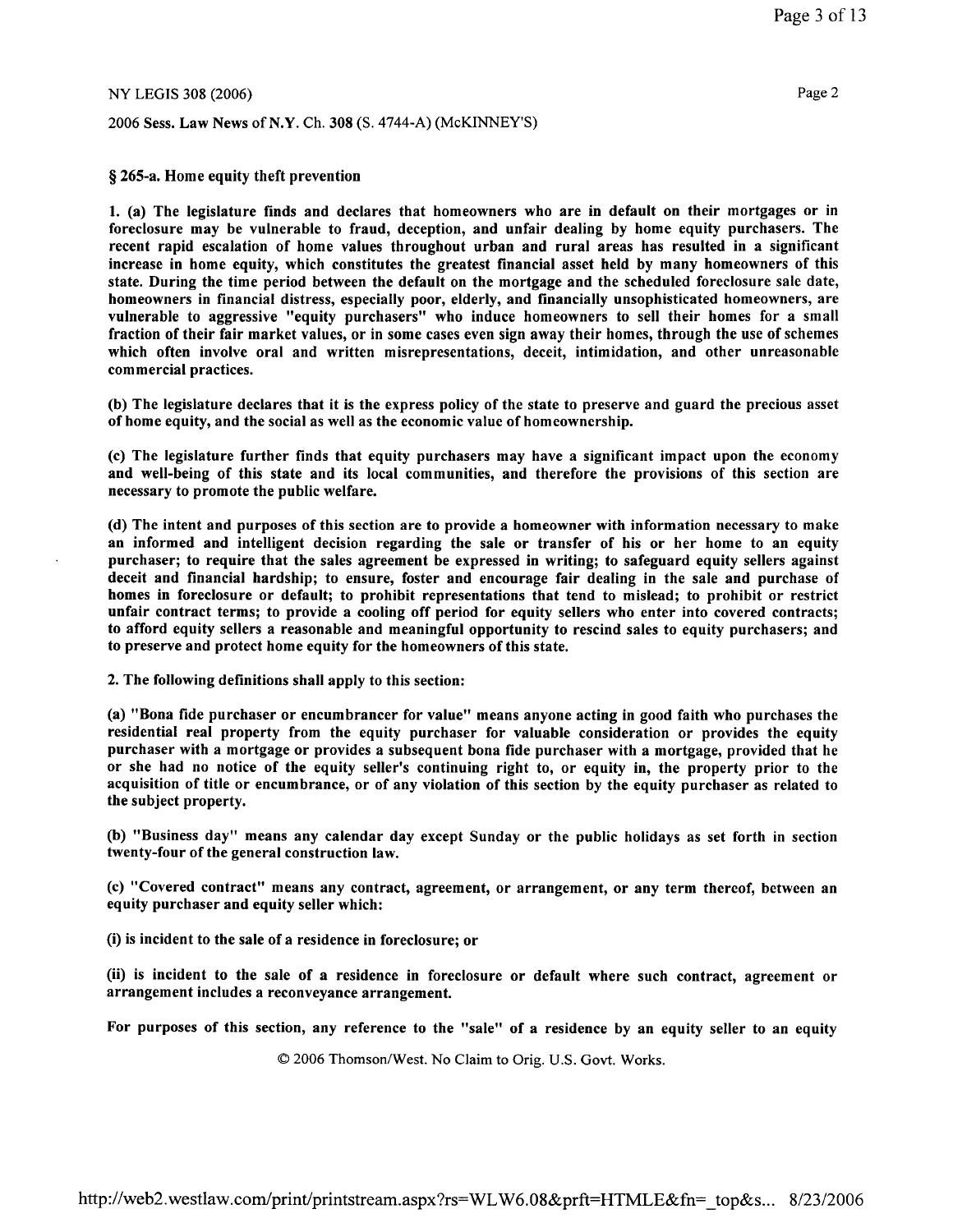2006 Sess. Law News of N.Y. Ch. 308 (S. 4744-A) (McKINNEY'S)

purchaser shall include a transaction where an equity seller receives consideration from the equity purchaser, and a transaction involving a transfer of title to the equity purchaser where no consideration is provided to the equity seller.

(d) "Default" means that the equity seller is two months or more behind in his or her mortgage payments.

(e) "Equity purchaser" means any person who acquires title to any residence in foreclosure or, where applicable, default, or his or her representative as defined in this subdivision, except a person who acquires such title as follows:

(i) to use, and who uses, such property as his or her primary residence;

(ii) by a deed from a referee in a foreclosure sale conducted pursuant to article thirteen of the real property actions and proceedings law;

(iii) at any sale of property authorized by statute;

(iv) by order or judgment of any court;

(v) from a spouse, or from a parent, grandparent, child, grandchild or sibling of such person or such person's spouse;

(vi) as a not-for-profit housing organization or as a public housing agency; or

(vii) a bona fide purchaser or encumbrancer for value.

(f) "Equity seller" means a natural person who is a property owner or homeowner at the time of the equity sale.

(g) "Foreclosure" means that there is an active lis pendens filed in court pursuant to article thirteen of the real property actions and proceedings law against the subject property, or the subject property is on an active property tax lien sale list.

(h) "Property owner" or "homeowner" means any or all record title owners of the residential real property in foreclosure or, where applicable, default at the time of the equity sale.

(i) "Reconveyance arrangement" means:

(i) the transfer of title to residential real property by an equity seller who is in default or foreclosure, either by transfer of interest from an equity seller to an equity purchaser or by creation of a mortgage or other lien or encumbrance during the time of default or foreclosure that allows the equity purchaser to obtain legal or equitable title to all or part of the property, and

(ii) the subsequent conveyance, or promise of a subsequent conveyance, of an interest back to the equity seller by the equity purchaser that allows the equity seller to regain possession of the property, which interest shall include but not be limited to a purchase agreement, option to purchase, or lease.

(j) "Representative" means a person who in any manner solicits, induces, arranges, or causes any equity seller to transfer title or solicits any member of the equity seller's family or household to induce or cause any equity seller to transfer title to the residence in foreclosure or, where applicable, default to the equity purchaser.

© 2006 Thomson/West. No Claim to Orig. U.S. Govt. Works.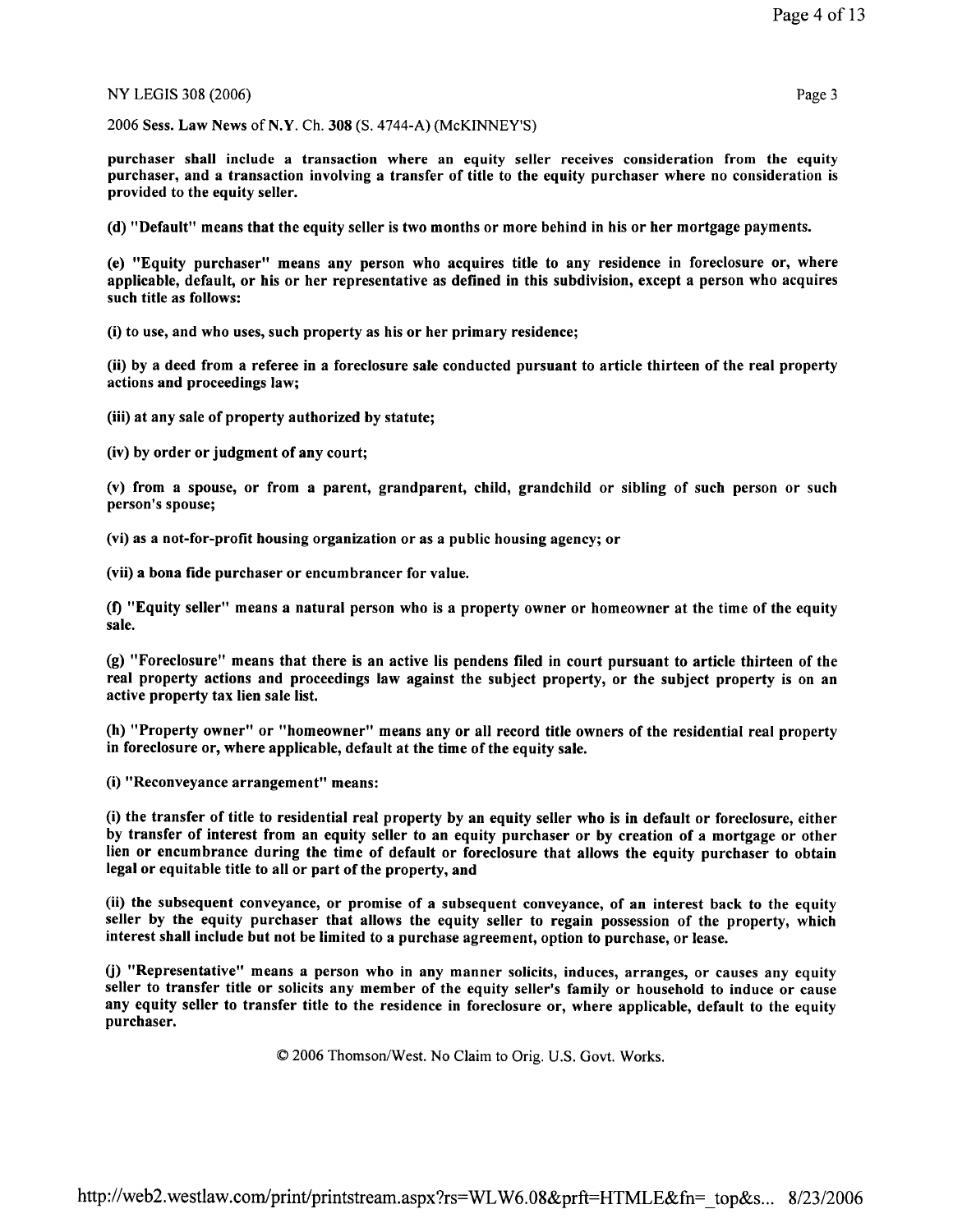2006 Sess. Law News of N.Y. Ch. 308 (S. 4744-A) (McKINNEY'S)

(k) "Residence" and "residential real property" means residential real property consisting of one- to four-family dwelling units, one of which the equity seller occupies or occupied at a time immediately prior to the equity sale as his or her primary residence.

3. Every covered contract and notice of cancellation attached thereto shall be written in letters of a size equal to at least twelve-point bold type, in English or in both English and Spanish if Spanish is the primary language of the equity seller, and shall be fully completed and signed and dated by the equity seller and equity purchaser. Any instrument of conveyance shall become effective no sooner than midnight of the fifth business day after the date on which the covered contract is executed.

4. All covered contracts shall contain the entire agreement of the parties and shall include, but not be limited to, the following terms:

(a) The name, business address, and the telephone number of the equity purchaser;

(b) The address of the residence in foreclosure or, where applicable, default;

(c) The total consideration to be given by the equity purchaser in connection with or incident to the sale;

(d) A complete description of the terms of payment or other consideration including, but not limited to, any services of any nature which the equity purchaser represents he or she will perform for the equity seller before or after the sale;

(e) The time, if any, at which physical possession of the residence is to be transferred to the equity purchaser and the residence vacated by the equity seller;

(f) The terms of any rental or lease agreement;

(g) The terms of any reconveyance arrangement;

(h) A notice of cancellation as provided in paragraph (a) of subdivision six of this section; and

(i) The following notice shall appear on the contract in immediate proximity to the space reserved for the equity seller's signature and shall be in at least fourteen-point bold type if the covered contract is printed or in capital letters if the covered contract is typed. The notice must contain the name of the equity purchaser and the date and time by which the covered contract must be cancelled. The notice shall be completed by the equity purchaser:

### "NOTICE REQUIRED BY NEW YORK LAW

|  |                       |  |  | You may cancel this contract at any time before midnight of |  | (Date)            |  |
|--|-----------------------|--|--|-------------------------------------------------------------|--|-------------------|--|
|  |                       |  |  | (Name of Equity Purchaser)                                  |  |                   |  |
|  | or anyone working for |  |  | (Name of Equity Purchaser)                                  |  | CANNOT ask you to |  |

© 2006 Thomson/West. No Claim to Orig. U.S. Govt. Works.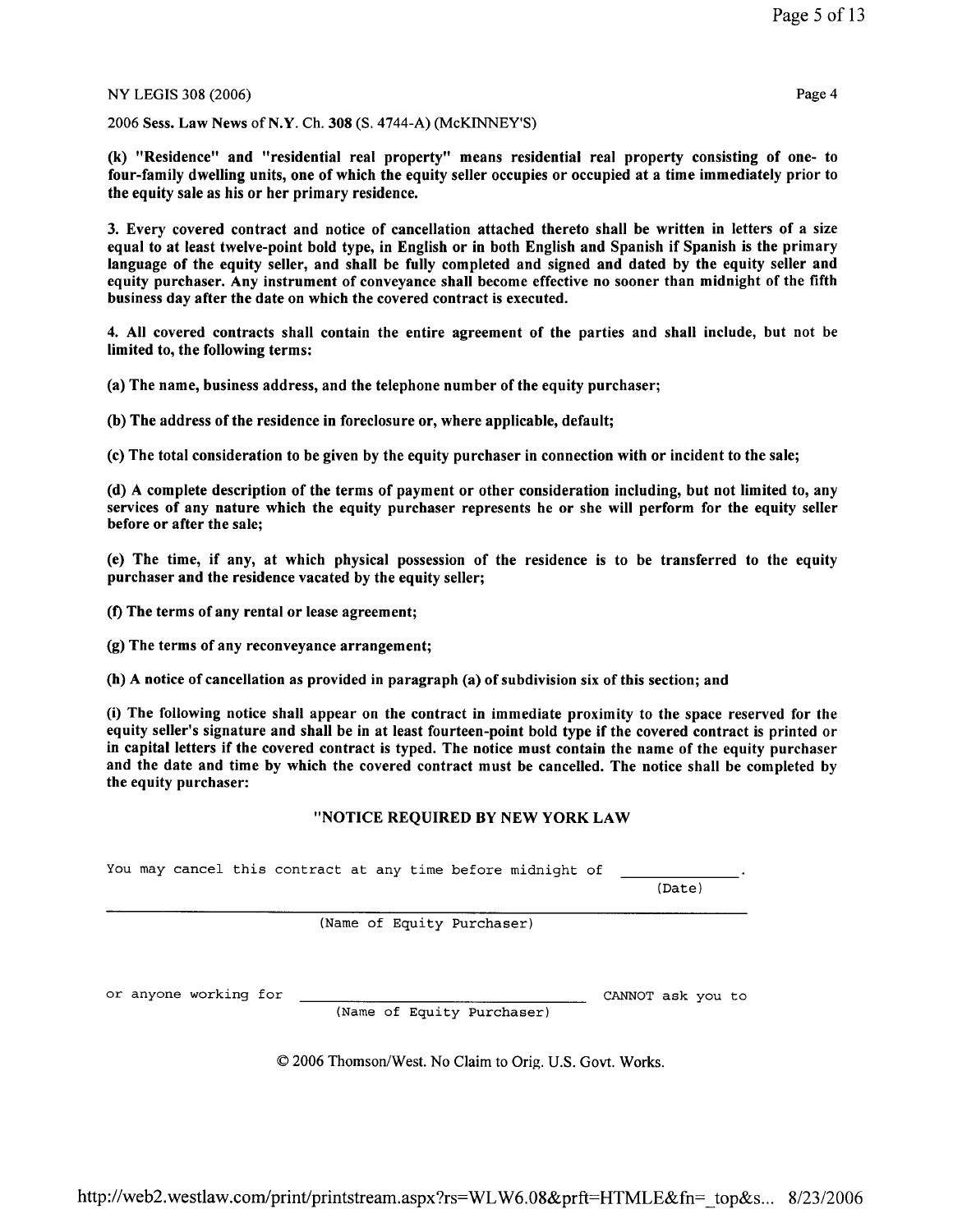2006 Sess. Law News of N.Y. Ch. 308 (S. 4744-A) (McKINNEY'S)

sign or have you sign any deed or any other document until your right to cancel this contract has ended. See attached notice of cancellation form for an explanation of this right. You should always consult an attorney or community organization before signing any legal documents concerning your home. It is advisable that you find your own attorney, and not consult with an attorney who has been provided to you by the purchaser. The law requires that this contract contain the entire agreement. You should not rely upon any other written or oral agreement or promise."

The equity purchaser shall accurately enter the date on which the right to cancel ends. The covered contract required by this section shall survive delivery of any instrument of conveyance of the residence in foreclosure or, where applicable, default, and shall have no effect on persons other than the parties to the covered contract.

5. (a) In addition to the right of rescission described in subdivision eight of this section, the equity seller has the right to cancel any covered contract with an equity purchaser until midnight of the fifth business day following the day on which the equity seller and equity purchaser sign a covered contract that complies with this section.

(b) Cancellation occurs when the equity seller, or a representative of the equity seller, personally delivers written notice of cancellation to the address specified in the covered contract or sends a letter via facsimile or other means of written communication, United States mail, or through an established commercial letter delivery service, indicating cancellation to the business address of the equity purchaser listed on the covered contract. Proof of facsimile delivery or proof of mailing creates a presumption that the notice of cancellation has been delivered.

(c) A notice of cancellation given by the equity seller pursuant to paragraph (a) of this subdivision need not take the particular form as provided with the covered contract and, however expressed, is effective if it indicates the intention of the equity seller not to be bound by the covered contract.

(d) Within ten days following receipt of a notice of cancellation given in accordance with this subdivision, the equity purchaser shall return without condition any original covered contract and any other documents signed by the equity seller as well as any fee or other consideration received by the equity purchaser from the equity seller. Cancellation of the contract shall release the equity seller of all obligations to pay fees to the equity purchaser.

6. (a) The covered contract shall be accompanied by a form completed by the equity purchaser in duplicate, captioned "notice of cancellation" in at least twelve-point bold type if the covered contract is printed or in capital letters if the covered contract is typed. This form shall be attached to the covered contract, shall be easily detachable, and shall contain in type of at least twelve-point if the covered contract is printed or in capital letters if the covered contract is typed, the following statement written in the same language as used in the covered contract:

#### "NOTICE OF CANCELLATION

This contract was entered into on

(Enter date covered contract signed)

You may cancel this contract for the sale of your house, without any penalty or obligation, at any time before midnight of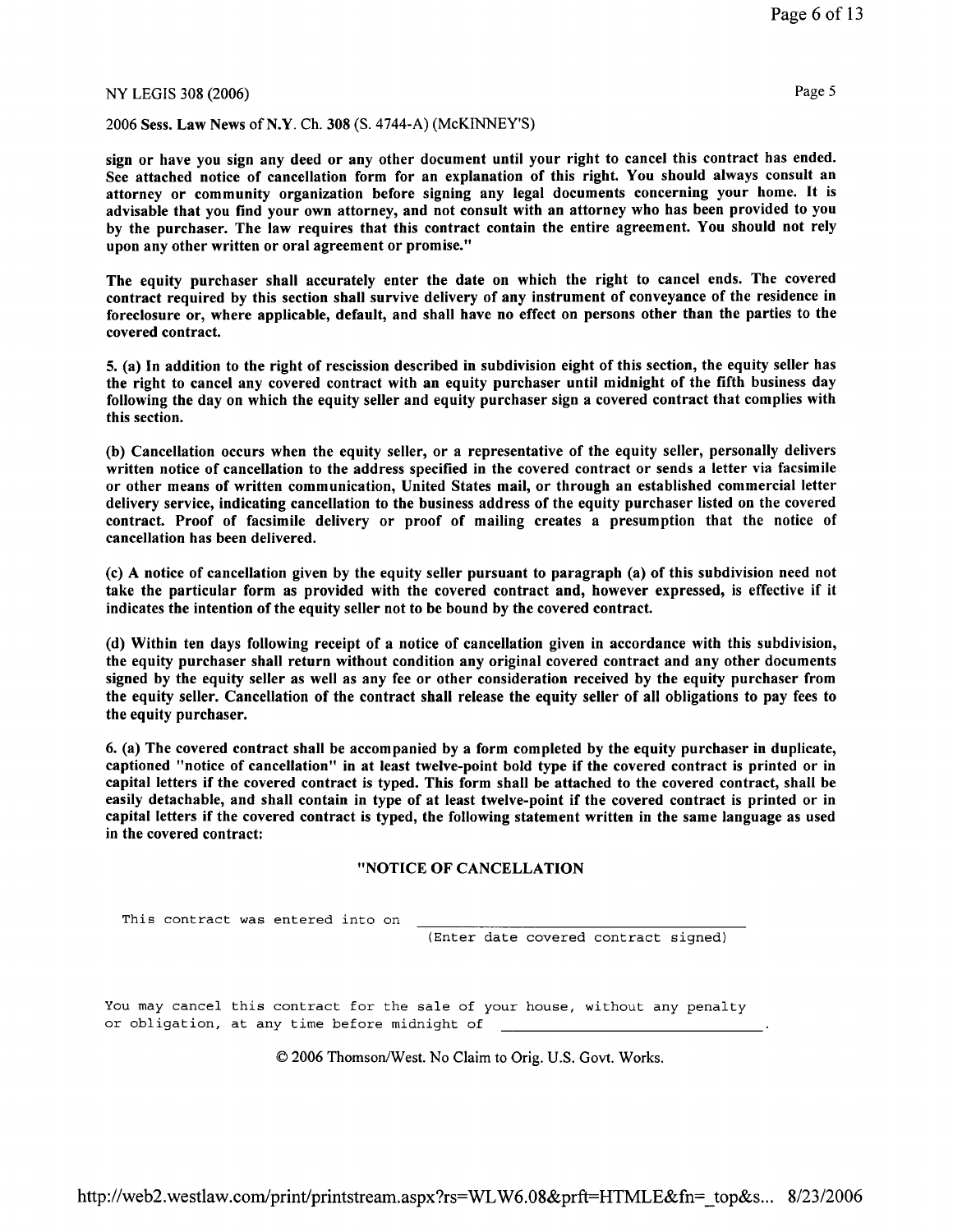2006 Sess. Law News of N.Y. Ch. 308 (S. 4744-A) (McKINNEY'S)

(Enter date)

<u>at the set of the set of the set of the set of the set of the set of the set of the set of the set of the set o</u>

To cancel this transaction, personally deliver a signed and dated copy of this cancellation notice, or send it by facsimile, United States mail, or an established commercial letter delivery service, indicating cancellation to \_

(Name of purchaser)

(Street address of purchaser's place of business and facsimile number if any)

NOT LATER THAN midnight of

(Enter date)

If you wish to cancel this contract, sign and date both copies and return one copy immediately to the purchaser. I hereby cancel this transaction.

(Seller's signature)

 $(Date)$ 

(b) The equity purchaser shall provide each equity seller with two copies of the covered contract and attached notice of cancellation. The equity purchaser shall accurately enter the date on which the right to cancel ends.

7. (a) Before midnight of the fifth business day after the date on which the covered contract is executed, the equity purchaser shall not do any of the following:

(i) accept from any equity seller an execution of, or induce any equity seller to execute, any instrument of conveyance of any interest in the residence in foreclosure or, where applicable, default;

(ii) record with the county clerk any document, including, but not limited to, any instrument of conveyance, signed by the equity seller;

(iii) transfer or encumber or purport to transfer or encumber any interest in the residence in foreclosure or, where applicable, default to any third party;

(iv) pay the equity seller any consideration; or

(v) suggest, encourage, or provide any form which allows the equity seller to waive his or her right to cancel or rescind under this section.

(b) An equity purchaser shall make no false or misleading statement regarding the value of the residence in foreclosure or, where applicable, default; the amount of proceeds the equity seller will receive after a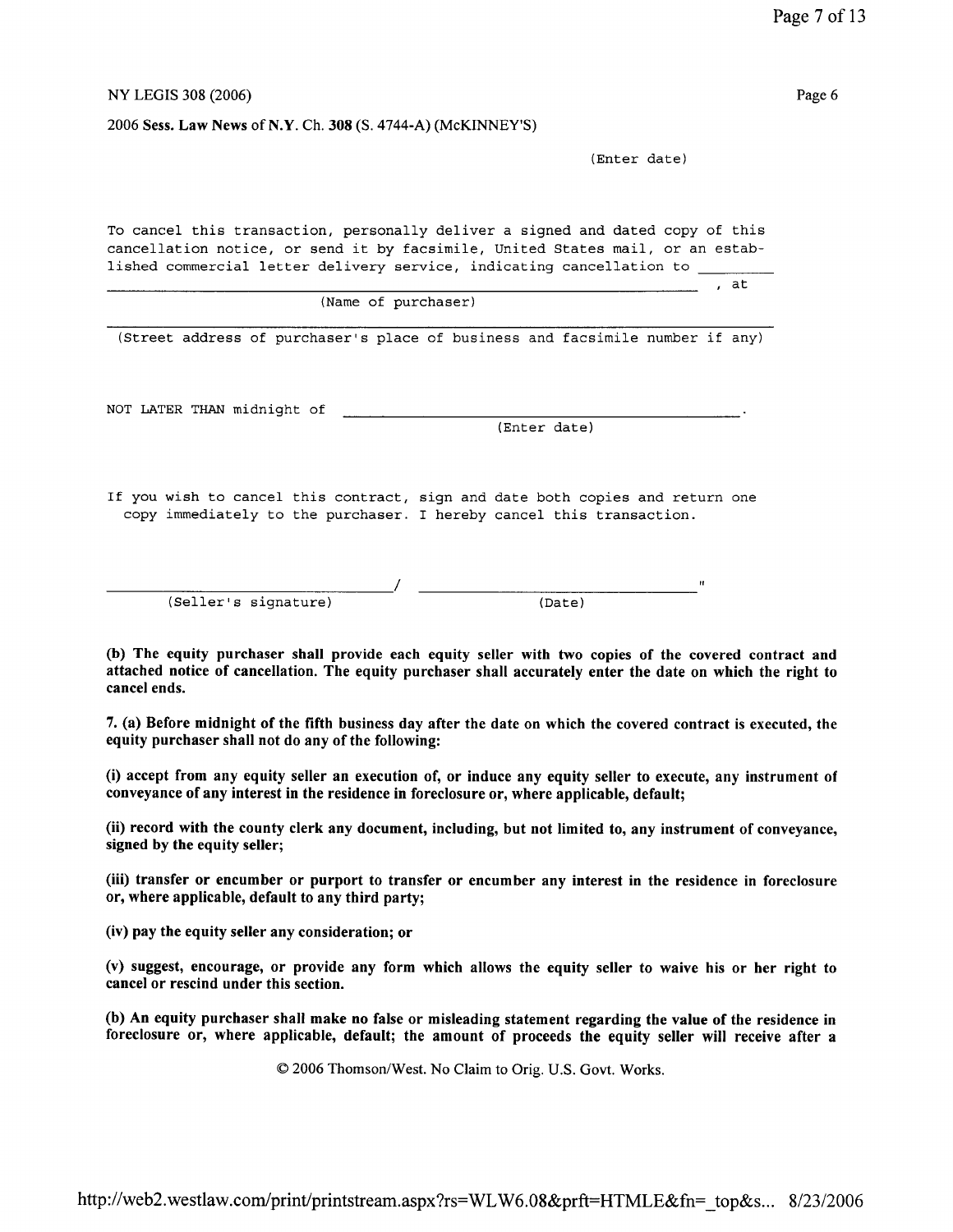2006 Sess. Law News of N.Y. Ch. 308 (S. 4744-A) (McKINNEY'S)

foreclosure sale; the timing of the judicial foreclosure process; any contract term; the equity seller's rights or obligations incident to or arising out of the sale transaction; the nature of any document which the equity purchaser induces the equity seller to sign; or any other false or misleading statement concerning the sale of the residence in foreclosure or, where applicable, default, or concerning the reconveyance arrangement.

(c) An equity purchaser is prohibited from representing, directly or indirectly, that:

(i) the equity purchaser is acting as an advisor or a consultant, or in any other manner represents that the equity purchaser is acting on behalf of the equity seller;

(ii) the equity purchaser has certification or licensure that the equity purchaser does not have, or that the equity purchaser is not a member of a licensed profession if he or she is actually such a member;

(iii) the equity purchaser is assisting the equity seller to save the house unless the equity purchaser has a good faith basis for the representation; or

(iv) the equity purchaser is assisting the equity seller in preventing a completed foreclosure unless the equity purchaser has a good faith basis for the representation.

(d) It is unlawful for any equity purchaser to initiate, enter into, negotiate, or consummate any covered contract involving residential real property in foreclosure or, where applicable, default if such person, by the terms of such covered contract, takes unconscionable advantage of the equity seller.

8. (a) Any transaction involving residential real property in foreclosure or, where applicable, default which is in material violation of subdivision three, four, six, seven or eleven of this section is voidable and the transaction may be rescinded by the equity seller within two years of the date of the recording of the conveyance of the residential real property in foreclosure or, where applicable, default.

(b) Such rescission shall be effected by giving written notice to the equity purchaser and his or her successor in interest, if the successor is not a bona fide purchaser or encumbrancer for value as set forth in paragraph (c) of this subdivision, and by recording such notice with the county clerk of the county in which the property is located, within two years of the date of the recording of the conveyance to the equity purchaser. The notice of rescission shall contain the name of the equity seller and the name of the equity purchaser in addition to any successor in interest holding record title to the residential real property and shall particularly describe such residential real property. The equity purchaser and his or her successor in interest if the successor is not a bona fide purchaser or encumbrancer for value as set forth in paragraph (c) of this subdivision, shall have twenty days after the delivery of the notice in which to reconvey title to the property free and clear of encumbrances created subsequent to the rescinded transaction and which are due to the actions of the equity purchaser. As a condition of the reconveyance of title, the equity seller shall return to the equity purchaser any consideration received from the equity purchaser as part of the original transaction. Upon failure to reconvey title within such time, the equity seller may bring an action to enforce the rescission and for cancellation of the covered contract and deed.

(c) The provisions of this subdivision shall not affect the interest of a bona fide purchaser or encumbrancer for value if such purchase or encumbrance occurred prior to the recording of the notice of rescission pursuant to paragraph (b) of this subdivision. Knowledge that the property was residential real property in foreclosure or, where applicable, default shall not impair the status of such persons or entities as bona fide purchasers or encumbrancers for value. This subdivision shall not be deemed to abrogate any duty of inquiry which exists as to rights or interests of persons in possession of the residential real property in foreclosure or, where applicable, default.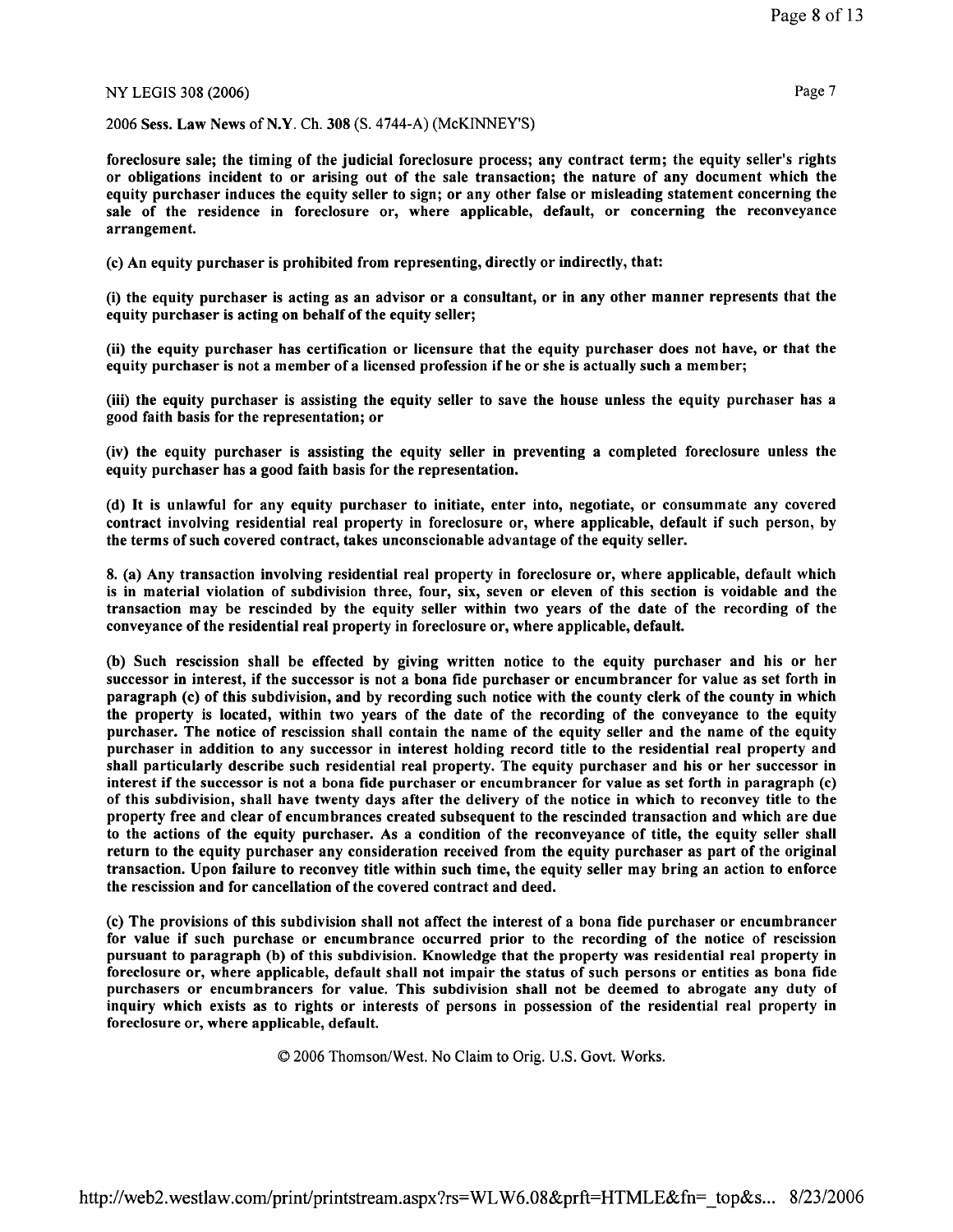2006 Sess. Law News of N.Y. Ch. 308 (S. 4744-A) (McKINNEY'S)

(d) In any action brought to enforce a rescission pursuant to this section, a court may award to a prevailing equity seller costs and reasonable attorneys' fees.

9. An equity seller may bring an action for the recovery of damages or equitable relief against an equity purchaser for a violation of subdivision three, four, six, seven or eleven of this section. A court may award to a prevailing equity seller actual damages plus reasonable attorneys' fees and costs. In addition, the court may award equitable relief, or increase the award in an amount not to exceed three times the equity seller's actual damages, or both, if the court deems such award proper. Any action brought pursuant to this section shall be commenced within six years after the date of the alleged violation.

10. (a) (i) Any equity purchaser who, with intent to defraud, violates subdivision seven of this section or engages in any practice which would operate as a criminal fraud or deceit upon an equity seller shall, upon conviction, be guilty of a class E felony and subject to a fine of not more than twenty-five thousand dollars, imprisonment in accordance with the penal law, or both.

(ii) Any equity purchaser who knowingly violates subdivision seven of this section shall, upon conviction, be guilty of a class A misdemeanor and subject to a fine of not more than twenty-five thousand dollars, imprisonment in accordance with the penal law, or both. A second offense within five years shall be a class E felony and subject to a fine of not more than twenty-five thousand dollars, imprisonment in accordance with the penal law, or both.

(b) An equity purchaser who, when acting in good faith, violates subdivision seven of this section, shall not be deemed to have violated such subdivision if the equity purchaser:

(i) establishes by a preponderance of the evidence that the compliance failure was not intentional and resulted from a bona fide error notwithstanding the maintenance of procedures reasonably adapted to avoid such errors:

(ii) notifies the equity seller within ninety days of the contract date of the compliance failure; and

(iii) makes appropriate restitution to the equity seller and appropriate adjustments to the transaction within ninety days of the contract date. Examples of bona fide errors include, but are not limited to, clerical, calculation, computer malfunction and programming, and printing errors. An error of legal judgment with respect to a person's obligations under this section is not a bona fide error, nor is a failure to provide notices or other material information required by this section.

11. (a) In any transaction in which an equity seller purports to grant a residence in foreclosure or default to an equity purchaser by any instrument which appears to be an absolute conveyance and reserves to himself or herself or is given by the equity purchaser an option to repurchase, such transaction shall create a presumption that the transaction is a loan transaction, which may be overcome by clear and convincing evidence to the contrary, and that the purported absolute conveyance is a mortgage.

(b) An equity purchaser shall not enter into a reconveyance arrangement unless:

(i) The equity purchaser verifies by appropriate documentation that the equity seller has or is likely to have a reasonable ability to pay for the subsequent conveyance of an interest back to the equity seller. In the case of a lease with an option to purchase, payment ability also includes the reasonable ability to purchase the property within the term of the option to purchase. There is a rebuttable presumption that the equity purchaser has not verified reasonable payment ability if the equity purchaser has not obtained documents other than a statement by the equity seller of assets, liabilities and income. The standard for determining a reasonable ability to pay shall be the same standard as set forth in paragraph (k) of subdivision two of

© 2006 Thomson/West. No Claim to Orig. U.S. Govt. Works.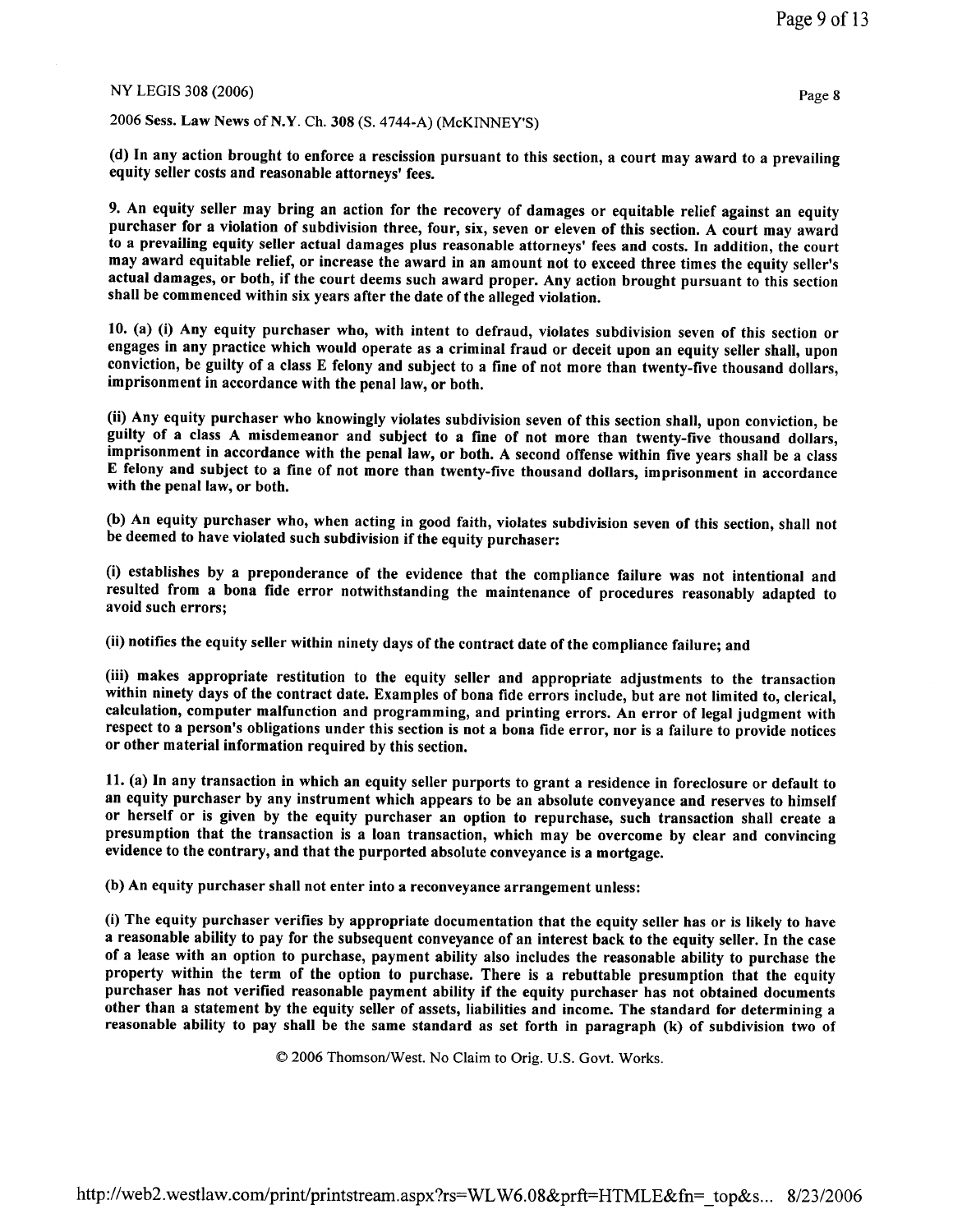2006 Sess. Law News of N.Y. Ch. 308 (S. 4744-A) (McKINNEY'S)

section six-1 of the banking law;

(ii) the equity purchaser and the equity seller complete a closing for any reconveyance arrangement in which the equity purchaser obtains a deed or mortgage from an equity seller. For purposes of this section, "closing" means an in-person meeting to complete final documents incident to the sale of the real property or creation of a mortgage on the real property conducted by an attorney who is not employed by or an affiliate of the equity purchaser;

(iii) the equity purchaser obtains the written consent from the equity seller before the equity purchaser grants any interest in the property to anyone else during such time as the equity seller maintains an interest in the property, including an option to repurchase; and

(iv) the equity purchaser notifies all existing mortgage lien holders of his or her intent to accept conveyance of an interest in the property from the equity seller, and fully complies with all terms and conditions contained in the mortgage lien documents, including but not limited to due-on-sale provisions or meeting all qualification requirements for assuming the repayment of the mortgage.

(c) An equity purchaser shall not enter into repurchase or lease terms as part of the reconveyance arrangement that are unfair or commercially unreasonable, and is prohibited from engaging in any other unfair or unconscionable conduct.

(d) As part of a reconveyance arrangement, an equity purchaser shall either:

(i) ensure that title to the residence is reconveyed to the equity seller; or

(ii) make a payment to the equity seller such that the equity seller has received consideration in an amount of at least eighty-two percent of the fair market value of the property within one hundred twenty days of either the eviction or voluntary relinquishment of possession of the residence by the equity seller. The equity purchaser shall make a detailed accounting of the basis for the payment amount, or a detailed accounting of the reasons for failure to make a payment, including providing written documentation of expenses, within such one hundred twenty-day period. The accounting shall be on a form prescribed by the banking department. For purposes of this subparagraph, the following applies:

(A) there is a rebuttable presumption that an appraisal by a person licensed or certified by an agency of the federal government or this state to appraise real estate establishes the fair market value of the property;

(B) the time for determining the fair market value amount shall be determined in the reconveyance arrangement as either at the time of the execution of the reconveyance arrangement or at resale to a bona fide purchaser. If the covered contract states that the fair market value shall be determined at the time of resale, the fair market value shall be the resale price if it is sold within one hundred twenty days of the eviction or voluntary relinquishment of the property by the equity seller. If the covered contract states that the fair market value shall be determined at the time of resale, and the resale is not completed within one hundred twenty days of the eviction or voluntary relinquishment of the property by the equity seller, the fair market value shall be determined by an appraisal conducted within ten days after the end of such one hundred twenty-day period and payment, if required, shall be made to the equity seller. If payment is not made to the equity seller at such time, the fair market value shall be recalculated as the resale price on resale and payment shall be made to the equity seller within fifteen days of resale. A detailed accounting of the basis for the payment amount shall be made within fifteen days of resale, including providing written documentation of expenses. The accounting shall be on a form prescribed by the banking department;

(C) "consideration" shall mean any payment or thing of value provided to the equity seller, including

© 2006 Thomson/West. No Claim to Orig. U.S. Govt. Works.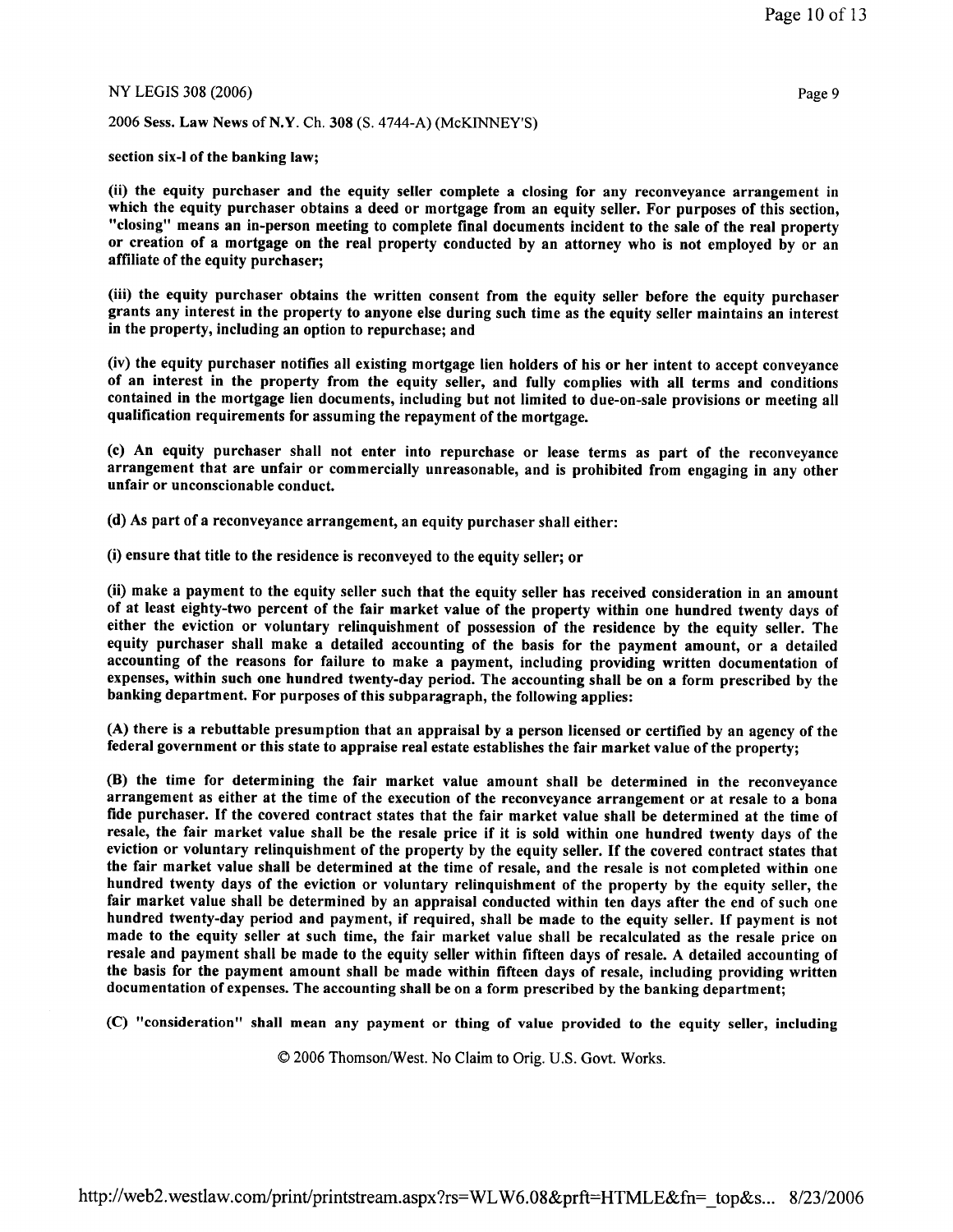2006 Sess. Law News of N.Y. Ch. 308 (S. 4744-A) (McKINNEY'S)

unpaid lease payments owed by the equity seller prior to the date of eviction or voluntary relinquishment of the property, reasonable costs paid to third parties necessary to complete the reconveyance transaction, payment of money to satisfy a debt or legal obligation of the equity seller or the reasonable cost of repairs for damage to the dwelling caused by the equity seller beyond ordinary wear and tear; but shall not include amounts imputed as any fee paid directly or indirectly to the equity purchaser, or his or her representative, incident to a reconveyance arrangement, except for reasonable costs paid to third parties necessary to complete the reconveyance.

(D) "resale" means a bona fide market sale of the property subject to the reconveyance arrangement by the equity purchaser to an unaffiliated third party.

(E) "resale price" means the purchase price of the property on resale.

(e) This subdivision shall not be deemed to abrogate any duty of inquiry which exists as to rights or interests of persons in possession of the residential real property in foreclosure or default.

(f) All deeds or conveyances subject to a reconveyance arrangement shall state explicitly on the face of the document that the conveyance is subject to a reconveyance arrangement, and shall state the terms of the reconveyance arrangement. Moreover, all reconveyance arrangements must be simultaneously recorded by the equity purchaser with the subject deed in the county clerk's office where the property is located.

12. Any provision of a covered contract which attempts or purports to limit the liability of the equity purchaser under this section shall be null and void. Inclusion of such provision shall at the option of the equity seller render the covered contract void. The equity purchaser shall be liable to the equity seller for all damages proximately caused by such provision. Any provision in a covered contract which attempts or purports to require arbitration of any dispute arising under this section shall be void at the option of the equity seller.

13. In addition to the other remedies provided, whenever there shall be a violation of this section, application may be made by the attorney general in the name of the people of the state of New York to a court or justice having jurisdiction by a special proceeding to issue an injunction, and upon notice to the defendant of not less than five days, to enjoin and restrain the continuance of such violations; and if it shall appear to the satisfaction of the court or justice that the defendant has, in fact, violated this section, an injunction may be issued by such court or justice, enjoining and restraining any further violation, without requiring proof that any person has, in fact, been injured or damaged thereby. In any such proceeding, the court may make allowances to the attorney general as provided in paragraph six of subdivision (a) of section eighty-three hundred three of the civil practice law and rules, and direct restitution. Whenever the court shall determine that a violation of this section has occurred, the court may impose a civil penalty of not more than twenty-five thousand dollars for each violation. In connection with any such proposed application, the attorney general is authorized to take proof and make a determination of the relevant facts and to issue subpoenas in accordance with the civil practice law and rules.

14. This section shall not apply to a prior lien holder where the lien was properly recorded prior to the execution of any covered contract by both the equity seller and the equity purchaser nor shall any provision of this section be deemed to impair any equity or other available rights of any such prior lien holder.

15. The provisions of this section shall be liberally construed to effectuate the intent and to achieve the purposes set forth in subdivision one of this section.

16. The provisions of this section are not exclusive and are in addition to any other requirements, rights, remedies, and penalties provided by law.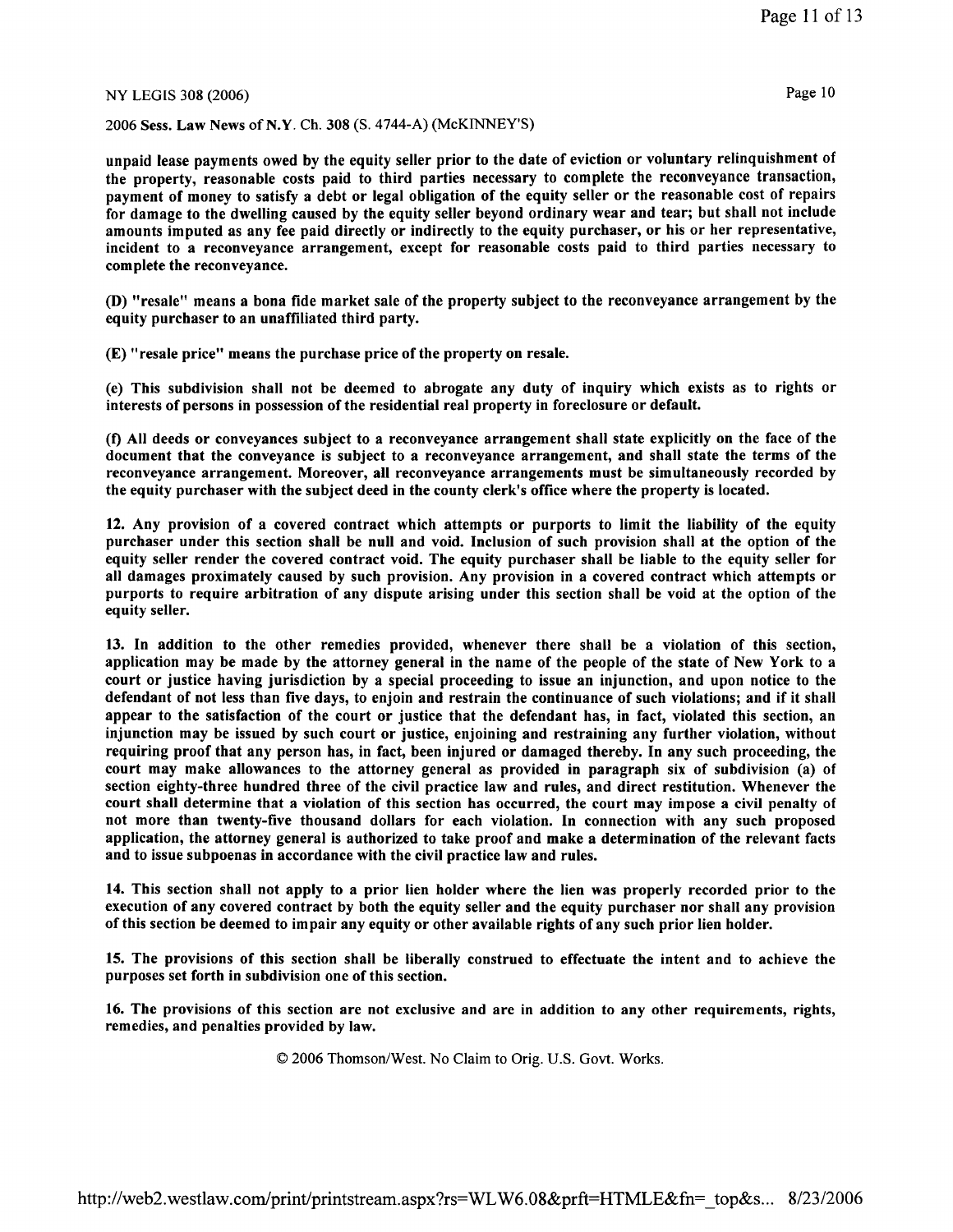2006 Sess. Law News of N.Y. Ch. 308 (S. 4744-A) (McKINNEY'S)

17. Any waiver of the provisions of this section shall be void and unenforceable as contrary to the public policy.

18. If any provision of this section, or if any application thereof to any person or circumstances is held unconstitutional, the remainder of this section and the application of its provisions to other persons and circumstances shall not be affected thereby.

§ 4. The real property actions and proceedings law is amended by adding a new section 1303 to read as follows:

$$
\ll
$$
 NY RP ACT & PRO § 1303  $\gg$ 

§ 1303. Foreclosures; required notices

1. The foreclosing party in a mortgage foreclosure action shall provide notice to the mortgagor in accordance with the provisions of this section with regard to information and assistance about the foreclosure process.

2. The notice required by this section shall be delivered with the summons and complaint to commence a foreclosure action. The notice required by this section shall be in bold, fourteen-point type and shall be printed on colored paper that is other than the color of the summons and complaint, and the title of the notice shall be in bold, twenty-point type. The notice shall be on its own page.

3. The notice required by this section shall appear as follows:

#### **Help for Homeowners in Foreclosure**

New York State Law requires that we send you this notice about the foreclosure process. Please read it carefully.

Mortgage foreclosure is a complex process. Some people may approach you about "saving" your home. You should be extremely careful about any such promises.

The State encourages you to become informed about your options in foreclosure. There are government agencies, legal aid entities and other non-profit organizations that you may contact for information about foreclosure while you are working with your lender during this process.

To locate an entity near you, you may call the tollfree helpline maintained by the New York State Banking Department at \_\_\_\_\_\_\_\_\_\_\_\_\_(enter number) or visit the Department's website at \_\_\_\_\_\_\_\_\_\_\_\_\_(enter web address). The State does not guarantee the advice of these agencies.

4. The banking department shall prescribe the telephone number and web address to be included in the notice.

5. The banking department shall post on its website or otherwise make readily available the name and contact information of government agencies or non-profit organizations that may be contacted for information about the foreclosure process, including maintaining a tollfree help-line to disseminate the information required by this section.

§ 5. This act shall take effect February 1, 2007 and shall apply to any covered contract entered into on or after such date.

© 2006 Thomson/West. No Claim to Orig. U.S. Govt. Works.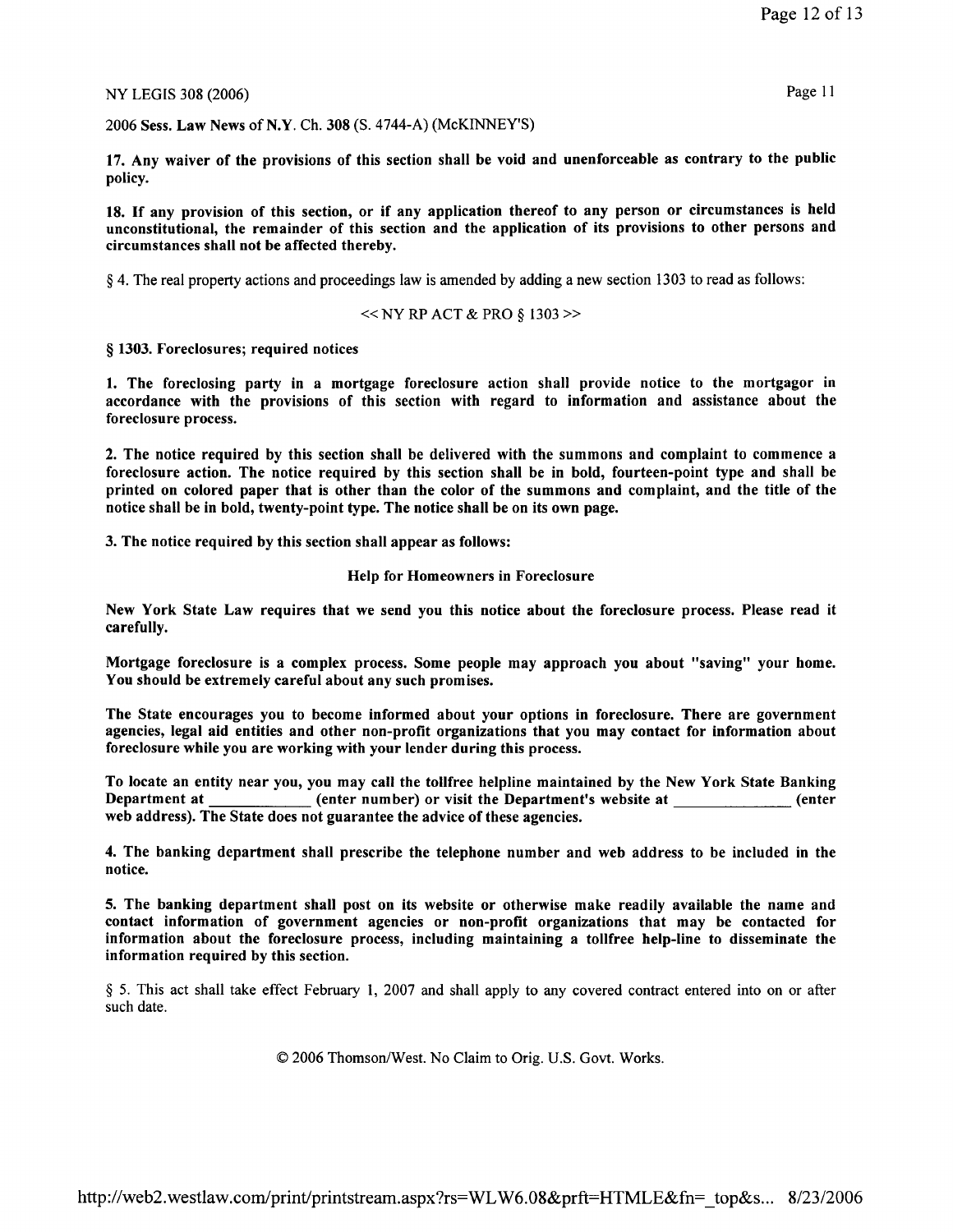Page 12

NY LEGIS 308 (2006) 2006 Sess. Law News of N.Y. Ch. 308 (S. 4744-A) (McKINNEY'S) NY LEGIS 308 (2006)

END OF DOCUMENT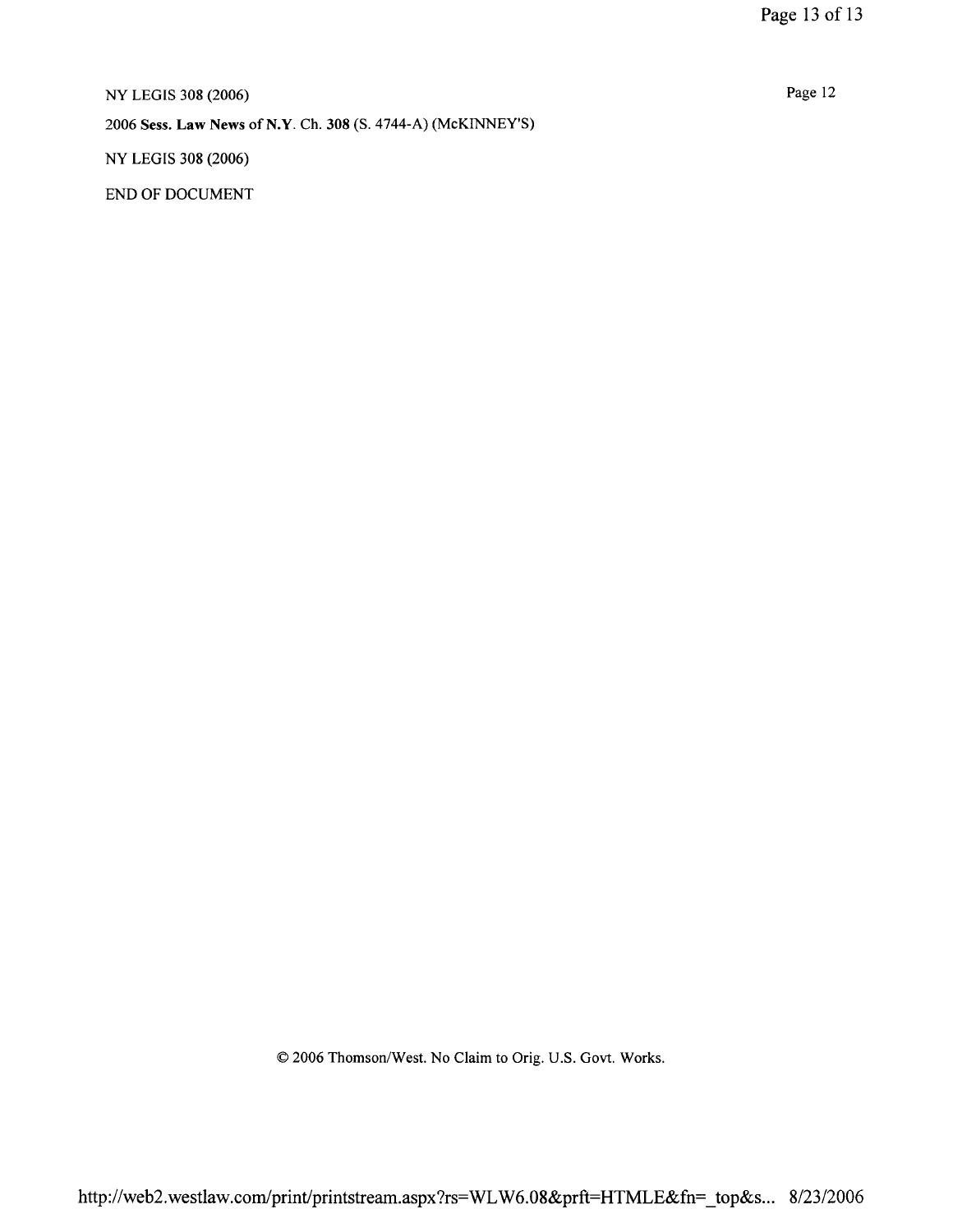# **ALERT**

# **NEW STATUTE - FORECLOSURES TO BECOME MORE PERILOUS IN NEW YORK**

Mortgage servicers know all too well that New York is a tough, litigious state in which to prosecute a mortgage foreclosure action. Beginning on February 1, 2007, the potential for more difficulty will increase when the "Home Equity Theft Prevention Act" becomes effective.

Sadly, there are scam artists out there who approach people in foreclosure and find ways to purchase the property and take the equity for themselves - outrageous and despicable of course. In an attempt to prevent these events which occur in only a small minority of cases, the new law creates obligations upon someone buying the property to give warnings and disclosures as well as opportunities to rescind the contract of sale. (The statute is lengthy and detailed.) While all this presents major title company issues, the part relating to foreclosures comes at the end with creation of a new provision of the foreclosure statute (RPAPL §1303).

Here is the imposition and the problem. The foreclosing party is mandated to provide a notice to the mortgagor regarding certain information and assistance about the foreclosure process. This notice must be delivered with the summons and complaint and must be in bold *fourteen-point* type. Still further, it must be printed on colored paper that is other than the color of the summons and complaint. In addition, the title of the notice must be in bold twenty*point* type.

This notice must be on its own separate page and the language to be included is recited in the statute. (It includes mention of consultation with governmental agencies.)

How certain denominated governmental offices are going to be of help to people in foreclosure (which may violate the Fair Debt Collection Practices Act in any event) is puzzling. Why this notice is even necessary when the statute already requires other notices is likewise perplexing - but there it is. The real difficulty, and servicers can see this one coming, is that borrowers bent on slowing up or defeating the foreclosure will now be empowered to claim (either